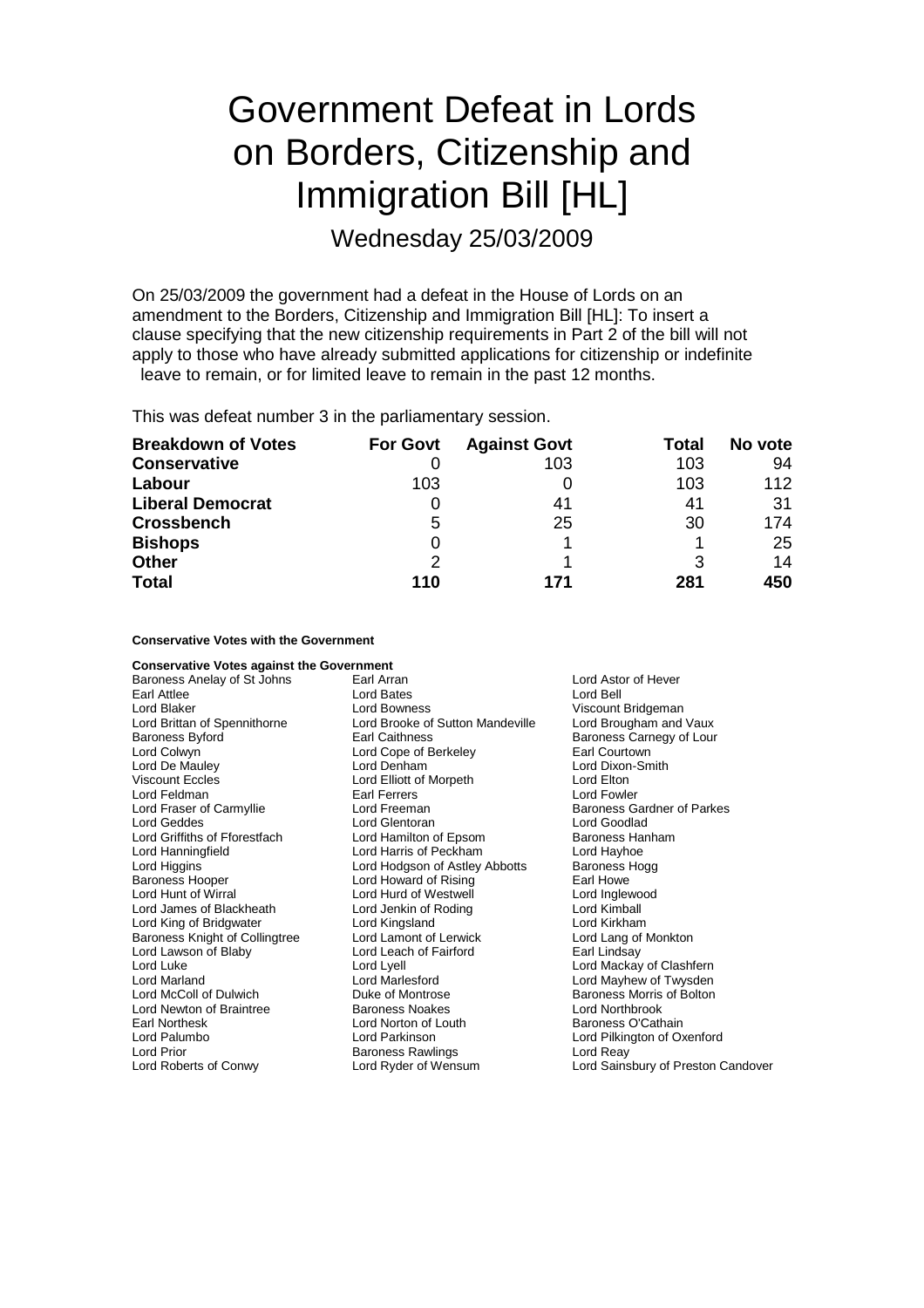Viscount Trenchard<br>
Lord Vinson<br>
Lord Vinson Baroness Wilcox

Baroness Seccombe **Earl Selborne** Earl Selborne Lord Selkirk of Douglas<br>
Baroness Sharples **Communist Contract Communist Communist Communist Communist Communist Communist Communist Communist Communist Communist Communist C** Lord Soulsby of Swaffham Prior Lord Skelmersdale Lord Soulsby of Swaffham Prior<br>
Lord Stewartby<br>
Lord Strathclyde Lord Swinfen Lord Trimble<br>
Viscount Trenchard Lord Trimble Baroness Verma

Baroness Sharples Lord Sheikh Baroness Shephard of Northwold Lord Wade of Chorlton

### **Labour Votes with the Government**

Baroness Andrews **Communist Club And Archer of Sandwell Communist Club Archer Club Archer Club Archer Club Archer**<br>
Lord Bassam of Brighton **Club Lord Bernstein of Craigweil** Lord Bilston Lord Borrie Lord Bradley Lord Brett Lord Brooke of Alverthorpe Lord Brookman and Lord Brooks of Tremorfa<br>
Lord Campbell-Savours Lord Carter of Coles<br>
Lord Campbell-Savours Lord Carter of Coles Lord Campbell-Savours Lord Carter of Coles Lord Corbett of Castle Vale<br>
Raroness Crawley Lord Cunningham of Felling Lord Davies of Coity Baroness Crawley **Lord Cunningham of Felling** Lord Davies<br>
Lord Davies of Oldham **Baroness Dean of Thornton-le-Fylde** Lord Desai Lord Davies of Oldham Baroness Dean of Thornton-le-Fylde Lord Desai<br>Lord Dixon Lord Desaing Lord Desaing Lord Desaing Lord Drayson Lord Dubs<br>
Baroness Farrington of Ribbleton Lord Eaulkner of Worcester Baroness Ford<br>
Baroness Ford Baroness Farrington of Ribbleton Lord Faulkner of Worcester Baroness Ford Lord Foster of Bishop Auckland Baroness Gale Baroness Garoness Gibson of Market Rasen<br>Baroness Golding Baroness Lord Gordon of Strathblane Baroness Goudie Lord Graham of Edmonton Lord Harris of<br>
Lord Haskel Lord Haworth Lord Haskel Diversion Corresponding Lord Haworth Corresponding Baroness Hilton of Eggardon<br>
Baroness Hollis of Heigham Lord Howarth of Newport Baroness Howells of St David Baroness Hollis of Heigham Lord Howarth of Newport Baroness Howells of St Davids<br>Lord Howie of Troon Lord Hughes of Woodside Lord Hunt of Kings Heath Lord Howie of Troon **Lord Hughes of Woodside** Cord Hunt of Lord Hunt Cord Hunt of Air Meath Lord Jones Heather Heath<br>Lord Janner of Braunstone **Reather Beathers Heather Heather Heather** Heathers Heathers Heathers Heathers Lord Judd Lord King of West Bromwich Baroness Kingsmill Lord Kinnock Lord Layard Lord Lea of Crondall Lord Lipsey Lord Lofthouse of Pontefract Baroness Massey of Darwen<br>Lord Maxton Lord Baroness McIntosh of Hudnall Baroness Morgan of Drefelin Lord Maxton Baroness McIntosh of Hudnall<br>
Lord Morris of Handsworth Baroness Morris of Yardley Lord Myners **Lord O'Neill of Clackmannan**<br>
Lord Pendry **Communist Clackmannan**<br>
Baroness Pitkeathley Lord Pendry **Communist Communist Communist Party Communist Pendry** Correspondent Lord Ponsonby of Shulbrede<br>
Lord Puttnam **Baroness Quin** Baroness Cuin<br>
Baroness Rendell of Babergh Lord Puttnam **Baroness Quin** Baroness Rendell of Babergh<br>
Lord Richard **Baroness Lord Robertson of Port Ellen** Lord Rooker Lord Richard **Lord Robertson of Port Ellen**<br>
Lord Rosser **Lord Rowlands** Baroness Scotland of Asthal Lord Snape **Lord Soley** Lord Soley Lord Soley Lord Stone of Blackheath<br>
Baroness Symons of Vernham Dean Baroness Taylor of Bolton **Baroness Thornton** Baroness Symons of Vernham Dean Baroness Taylor<br>1 ord Tomlinson Baroness Taylor Lord Tomlinson **Lord Tunnicliffe** Baroness Wall of New Barnet<br>
Lord Warner **Lord West of Spithead Baroness Wall of New Barnet** Lord Warner Lord Warner Lord West of Spithead<br>Baroness Wilkins Lord Winston Lord Winston Lord Young of Norwood Green

Lord Acton **Baroness Adams of Craigielea** Lord Anderson of Swansea<br>
Baroness Andrews **Corporat Corporat Corporat Corporat Corporat Corporat Corporat Corporat Corporat Corporat Corpo** Lord Bernstein of Craigweil Lord Donoughue Lord Gordon of Strathblane Baroness Goudie<br>
Lord Harris of Haringey<br>
Lord Hart of Chilton Baroness Jones of Whitchurch Baroness Morris of Yardley<br>
Lord O'Neill of Clackmannan<br>
Lord Patel of Blackburn Lord Rosser Lord Rowlands Baroness Royall of Blaisdon

Lord Woolmer of Leeds

# **Labour Votes against the Government**

### **Liberal Democrat Votes with the Government**

#### **Liberal Democrat Votes against the Government**

Lord Shutt of Greetland Lord Smith of C<br>
Lord Taverne Lord Teverson Lord Wallace of Tankerness

- Lord Addington Lord Ashdown of Norton-sub-Hamdon Lord Avebury<br>Baroness Barker Lord Burnett Lord Burnett Lord Clement Baroness Barker Lord Burnett Lord Clement-Jones Lord Cotter Lord Dholakia Lord Dykes Viscount Falkland Earl Glasgow Lord Goodha<br>
Baroness Hamwee Baroness Harris of Richmond Lord Hooson Baroness Hamwee **Baroness Harris of Richmond** Lord Hooson<br>
Lord Lee of Trafford **Baroness Lord Lester of Herne Hill** Baroness Maddock Lord Lee of Trafford **Lord Lester of Herne Hill** Baroness Maddock<br>Lord McNally **Lord Baroness Miller of Chilthorne Domer** Baroness Neuberger Lord McNally **Baroness Miller of Chilthorne Domer** Baroness Neu<br>Lord Newby **Baroness Northover** Lord Rennard Lord Newby in the Maroness Northover The Lord Rennard<br>
Lord Roberts of Llandudno Lord Rodders of Quarry Bank Baroness Scott of Needham Market Lord Rodgers of Quarry Bank Baroness Scott of Nee<br>
Lord Smith of Clifton Bank Baroness Scott of Aikwood Baroness Thomas of Winchester Baroness Tonge The Lord Tope<br>
Lord Tordoff Cord Tope Lord Toler Lord Toler Lord Walla Lord Tyler **Lord Wallace of Saltaire**<br>
Baroness Walmsley
	- Baroness Thomas of Walliswood